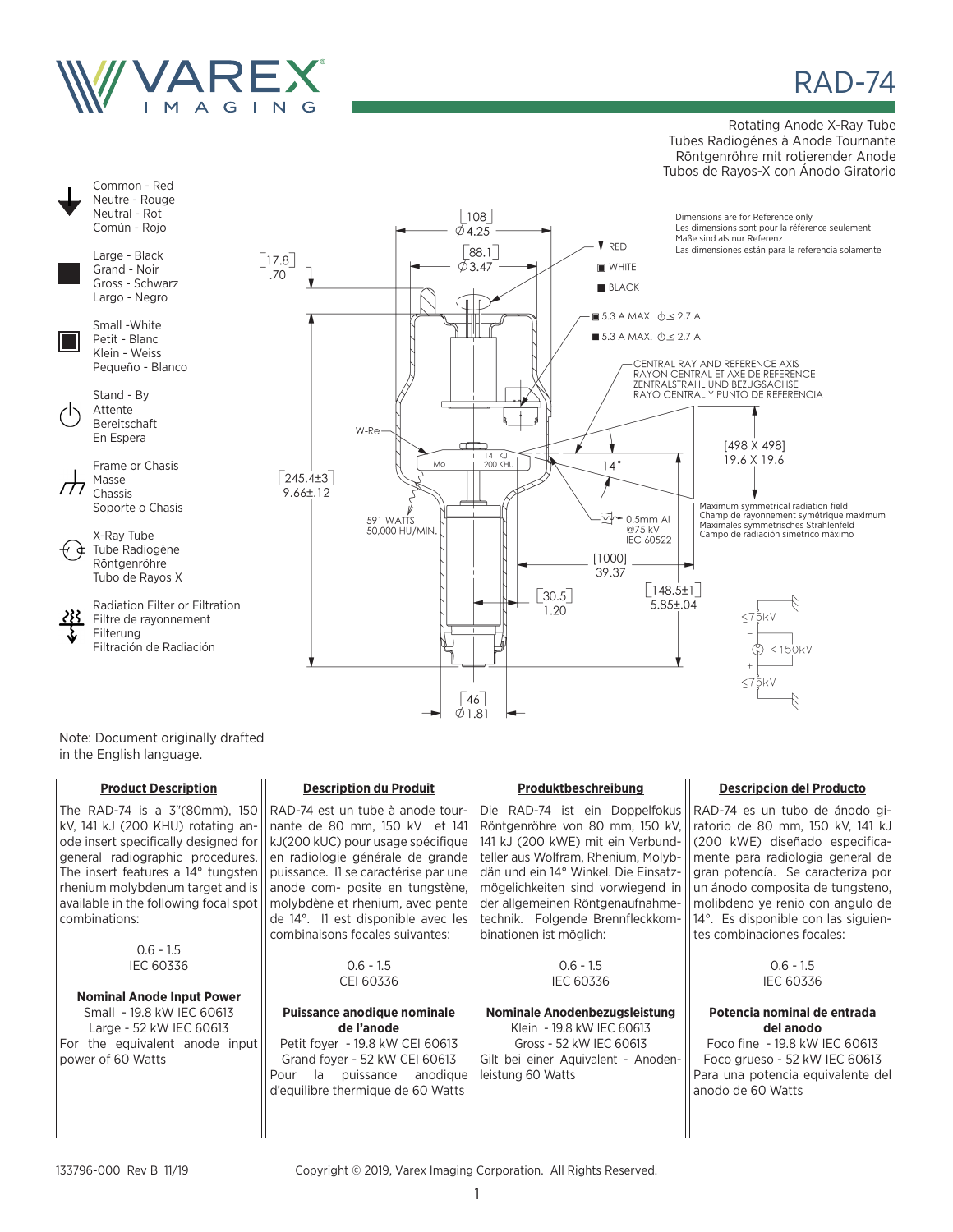

# RAD-74

## 3 Ø Constant Potential  $\equiv$

Radiographic Exposure Charts IEC 60613 Abaques d'expositions Radiographiques CEI 60613 Röntgenolische Belastungskurven IEC 60613 Diagramas de Exposición Radiográfica IEC 60613



**50 HZ - 2,850 RPM**

**60 HZ - 3,450 RPM**

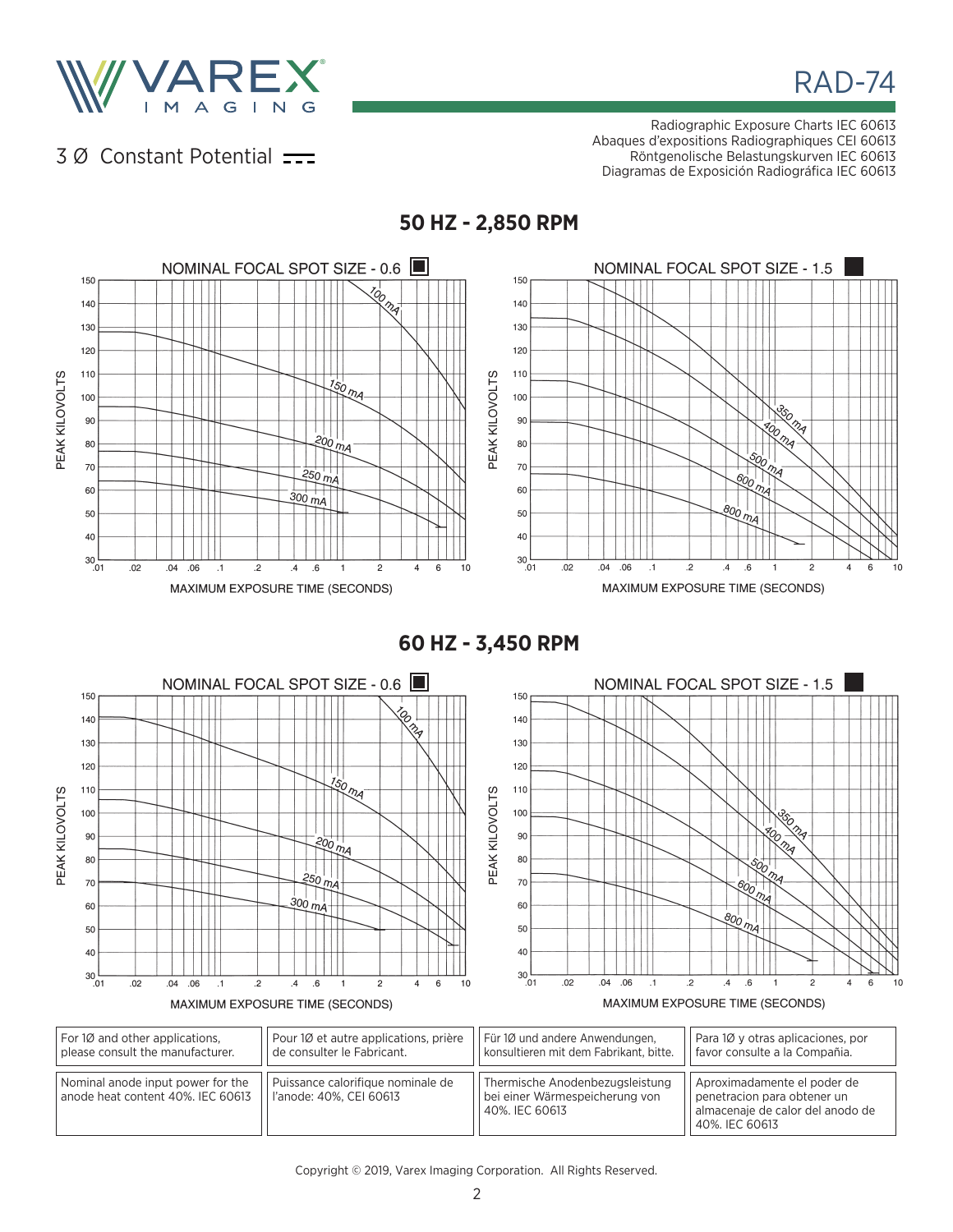

RAD-74

## 3 Ø Constant Potential  $\frac{1}{\sqrt{1-\frac{1}{\sqrt{1-\frac{1}{\sqrt{1-\frac{1}{\sqrt{1-\frac{1}{\sqrt{1-\frac{1}{\sqrt{1-\frac{1}{\sqrt{1-\frac{1}{\sqrt{1-\frac{1}{\sqrt{1-\frac{1}{\sqrt{1-\frac{1}{\sqrt{1-\frac{1}{\sqrt{1-\frac{1}{\sqrt{1-\frac{1}{\sqrt{1-\frac{1}{\sqrt{1-\frac{1}{\sqrt{1-\frac{1}{\sqrt{1-\frac{1}{\sqrt{1-\frac{1}{\sqrt{1-\frac{1}{\sqrt{1-\frac{1}{\sqrt{1-\frac{1}{\sqrt{1$

Filament Emission Charts IEC 60613 Abaques d' Émissions des Filaments CEI 60613 Glühfadenemissionsdiagramm IEC 60613 Curvas de Emisión de los Filamentos IEC 60613

400 THREE PHASE EMISSION (± .15 A) 60 kV  $50kV$  $\Box$ 0.6 300 Tube Current (mA)<br>Tube Puissance (mA)<br>Röhmstrom (mA)<br>Tubo de Corriente (mA) Tubo de Corriente (mA) Tube Puissance (mA) Tube Current (mA) 40 kV Röhrnstrom (mA) 80 KV Filament Voltage (V)<br>Voltage du Flament (V)<br>Heizspannung (V)<br>Voltaje en los Filamentos (V) 200 Voltaje en los Filamentos (V)  $100 k$ Voltage du Flament (V) Filament Voltage (V) Heizspannung (V)  $125$  k 150 k 100  $\overline{7}$ .<br>ארופי  $\,6$  $\overline{5}$ ∙á  $\mathsf{o}\xspace$  $\overline{4}$  $40$  $42$  $44$ 4.6 4.8 5 52 54 Filament Current (A) Courant du Filament (A) Heizstrom (A) Corriente del Filamento (A) 1200 THREE PHASE EMISSION (± .15 A) 50 kV $\prime$ 1000 40 kV 1.5 60 kV Tube Current (mA)<br>Tube Puissance (mA)<br>Röhmstrom (mA)<br>Tubo de Corriente (mA) 800 Tubo de Corriente (mA) Tube Puissance (mA) Tube Current (mA) Röhrnstrom (mA) 80 k 600 Heizspannung (V)<br>Voltaje en los Filamentos (V) Voltaje en los Filamentos (V)Voltage du Flament (V) 15 Voltage du Flament (V) 100 Filament Voltage (V) Filament Voltage (V) Heizspannung (V) 400  $14$ 150  $13$ 200  $12$  $r = 1$  $11$ i<br>Max.  $\mathsf{O}\xspace$  $10$  $4.2$  $4.0$  $44$  $4.6$  $48$ 5.0 52  $5.4$ Filament Current (A) Courant du Filament (A) Heizstrom (A) Corriente del Filamento (A)

Note: When using these emission curves for trial exposures, refer to the power rating curves shown for maximum kV, tube emission, filament current, exposure time, and target speed. Remarque: Lors de l'utilisation de ces abaques pour des expositions d'essai, référez-vous aux courbes maximales de kV, d'émission du filament, de temps d'exposition et de vitesse de rotation. Anmerkung: Wenn Sie diese Emissionskurven füer Testaufnahmen verwenden, beziehen Sie sich hierbei auf die entsprechenden Nennleistungskurven für max. kV-Werte, Röhrenemission, Heizström, und Anodendrehzahl. Nota: Si utiliza estas curvas de emisión para exposiciones de prueba, refiérase a las curvas de gradación de potencia para el máximo de kV, tubo de emisión, corriente en los filamentos, tiempo de exposión, y a las curvas de velocidad del objetivo.